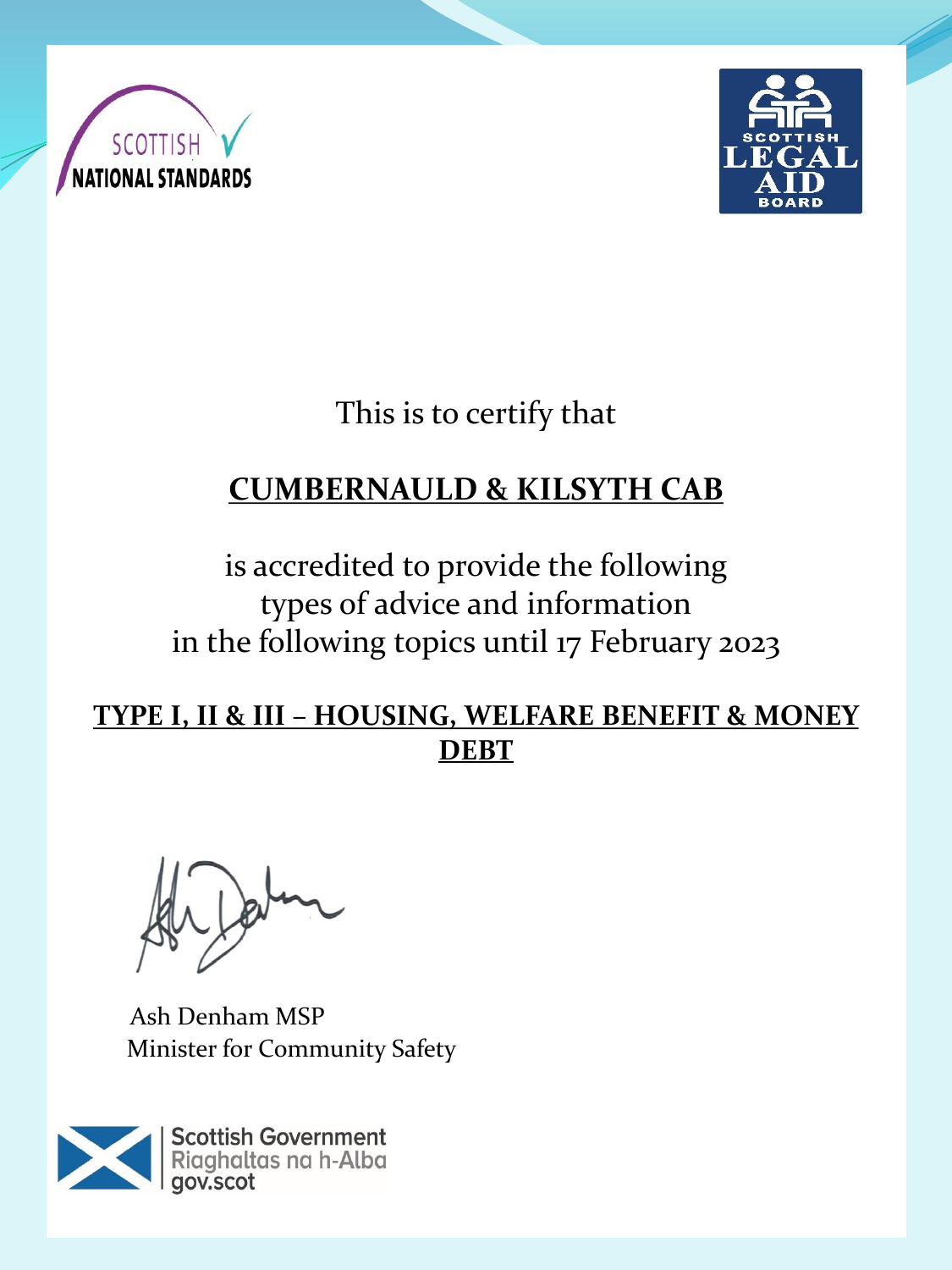### **COMPETENCY ACHIEVED**

### **2 Housing Specific Competences**

- 2.1 Rent Arrears Type II
- 2.2 Mortgages & Secured Loans Type II
- 2.3 Universal Credit for housing costs and Housing Benefit Adviser competences – Type II
- 2.4 Disrepair in Rented Housing Type II
- 2.5 Housing Options Type II
- 2.6 Discrimination in Housing Type II
- 2.7 Eviction Type II
- 2.8 Anti-Social Behaviour Type II
- 2.9 Harassment and Illegal Eviction– Type II
- 2.10 Homelessness Type II
- 2.11 Relationship Breakdown Type II
- 2.12 Rent: Private Sector Type II
- 2.13 Security of Tenure Type II
- 2.14 Statutory Tenancy Rights Type II
- 2.15 Repair and Improvement Grants Type II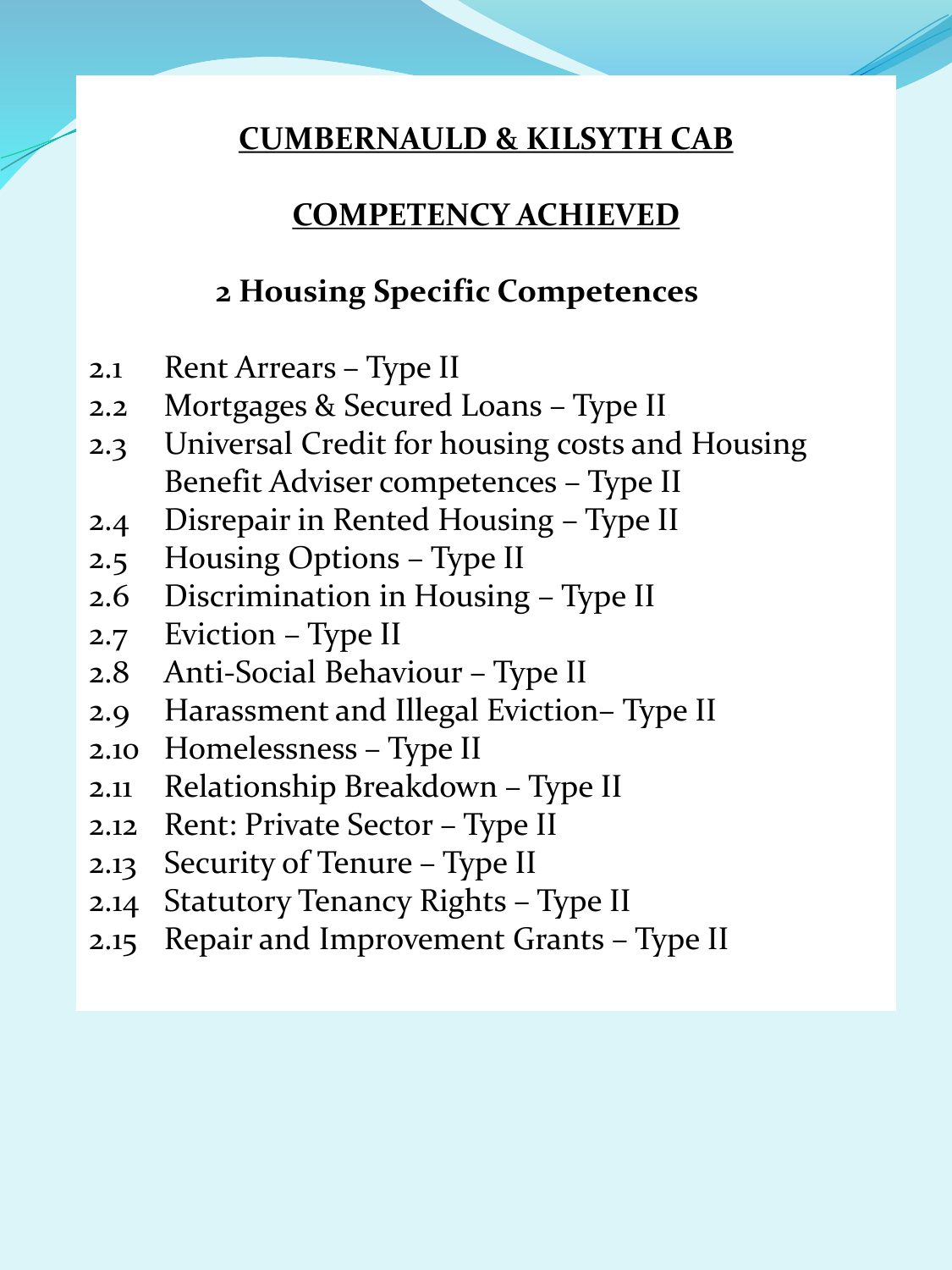#### **COMPETENCY ACHIEVED**

### **3 Money and Welfare Benefits Related to Advice Competences – Foundation Knowledge**

- 3.1 Administrative Structure of the Benefits and Tax Credits Systems – Type II
- 3.2 National Insurance Scheme Type II
- 3.3 Claims & Backdating Type II
- 3.4 Decision-Making, Disputes and Appeals Type III
- 3.5 Benefit & Tax Credit Overpayments Type III
- 3.6 Assessment, Initial Decision-Making & Holding Activity in Debt Cases – Type I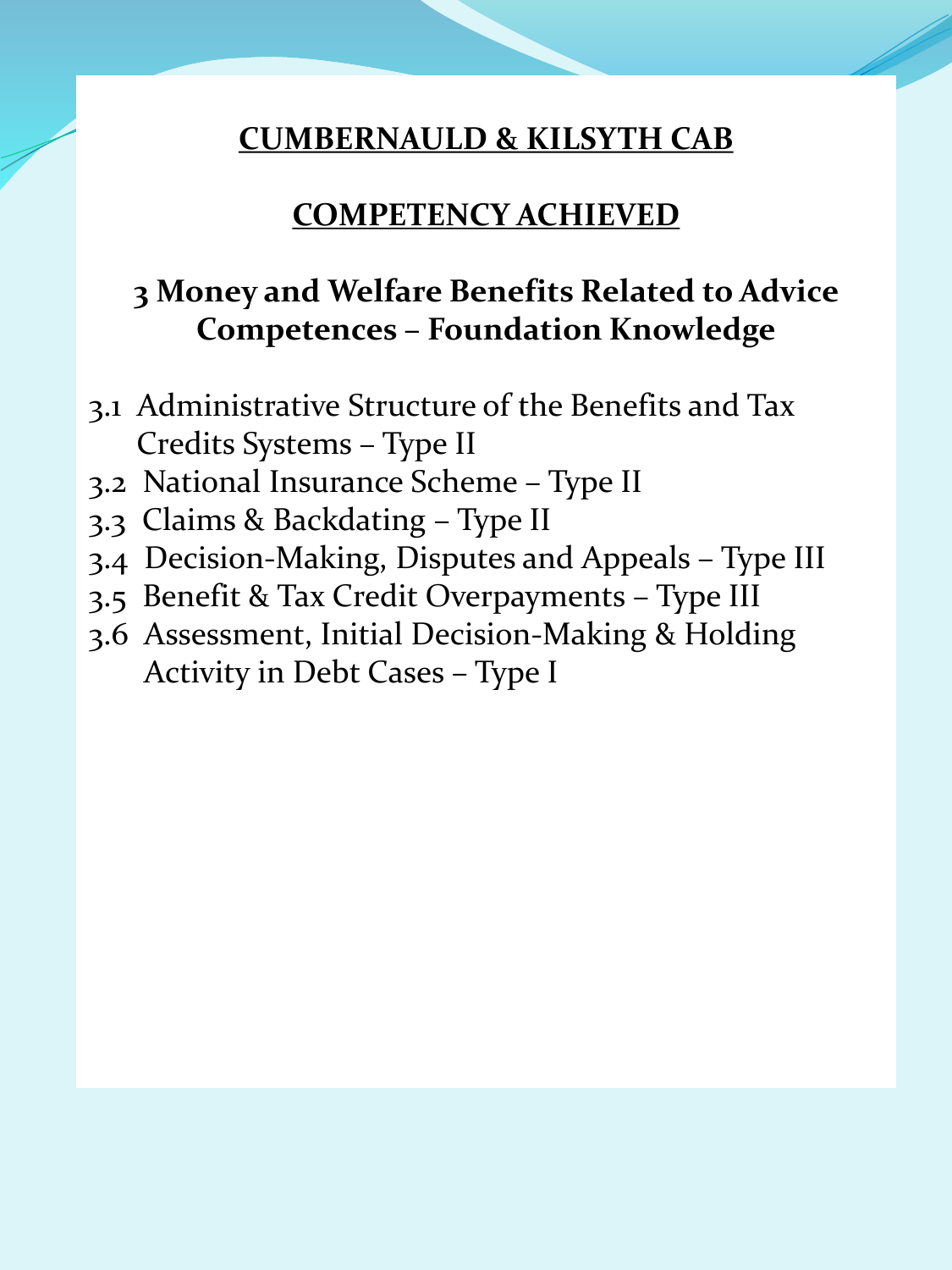## **COMPETENCY ACHIEVED**

# **4 Money and Welfare Benefits Related Advice Competences – Specialist Areas**

- 4.1 Means-Tested Benefits Type III
- 4.2 Universal Credit Type III
- 4.3 Tax Credits Type III
- 4.4 The Social Fund & the Scottish Welfare Fund Type II
- 4.5 The Impact of Work on Benefits Type II
- 4.6 Child Element of Universal Credit, Child Benefit, Kinship Care Allowance & Guardian's Allowance – Type II
- 4.7 State Retirement Pension Type II
- 4.8 Personal Independence Payment, Disability Living Allowance & Attendance Allowance – Type III
- 4.9 Benefits for People who have Limited Capability for Work – Type III
- 4.10 Benefits for Industrial Injury and Disease Type II
- 4.11 Benefits for Veterans Type II
- 4.12 Carers Allowance Type II
- 4.13 Jobseeker's Allowance– Type II
- 4.14 Benefits for Maternity, Paternity and Adoption Type II
- 4.15 Bereavement Benefits Type II
- 4.16 Benefits for People in Public Care Type II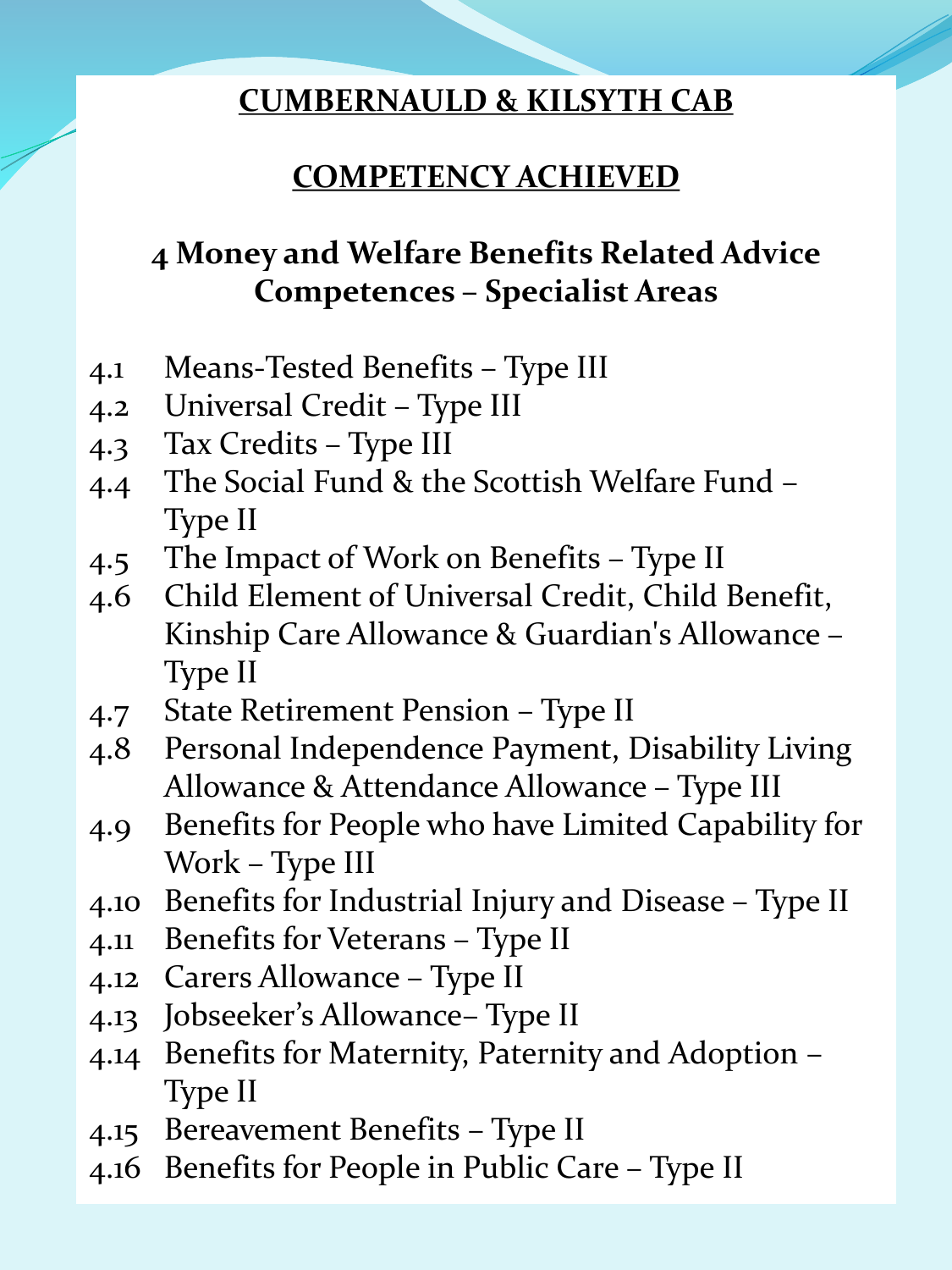## **COMPETENCY ACHIEVED**

# **4 Money and Welfare Benefits Related Advice Competences – Specialist Areas Cont.**

- 4.17 Benefits for Students Type II
- 4.18 Benefits for People from Abroad and/or who are Subject to Immigration Control – Type II
- 4.19 Ancillary Benefits Type II
- 4.20 Financial Statements Type I
- 4.21 Liability for Debts, Extortionate Credit, Unfair Contract Terms, Unenforceable Debts, Creditor Malpractice, Codes of Practice, etc – Type I
- 4.22 Identifying & Agreeing Options in Debt Cases – Type I
- 4.23 Negotiating & Making Offers to Creditors– Type I
- 4.24 Diligence, Diligence Stoppers and Court Proceedings – Type I
- 4.25 Bankruptcy & Trust Deeds– Type I
- 4.26 The Debt Arrangement Scheme– Type I
- 4.27 Recalls & Appeals against Court Decrees and Orders – Type I
- 4.28 Utility Debts Type I
- 4.29 Local and national Tax Debts Type I
- 4.30 Rent Arrears Type I